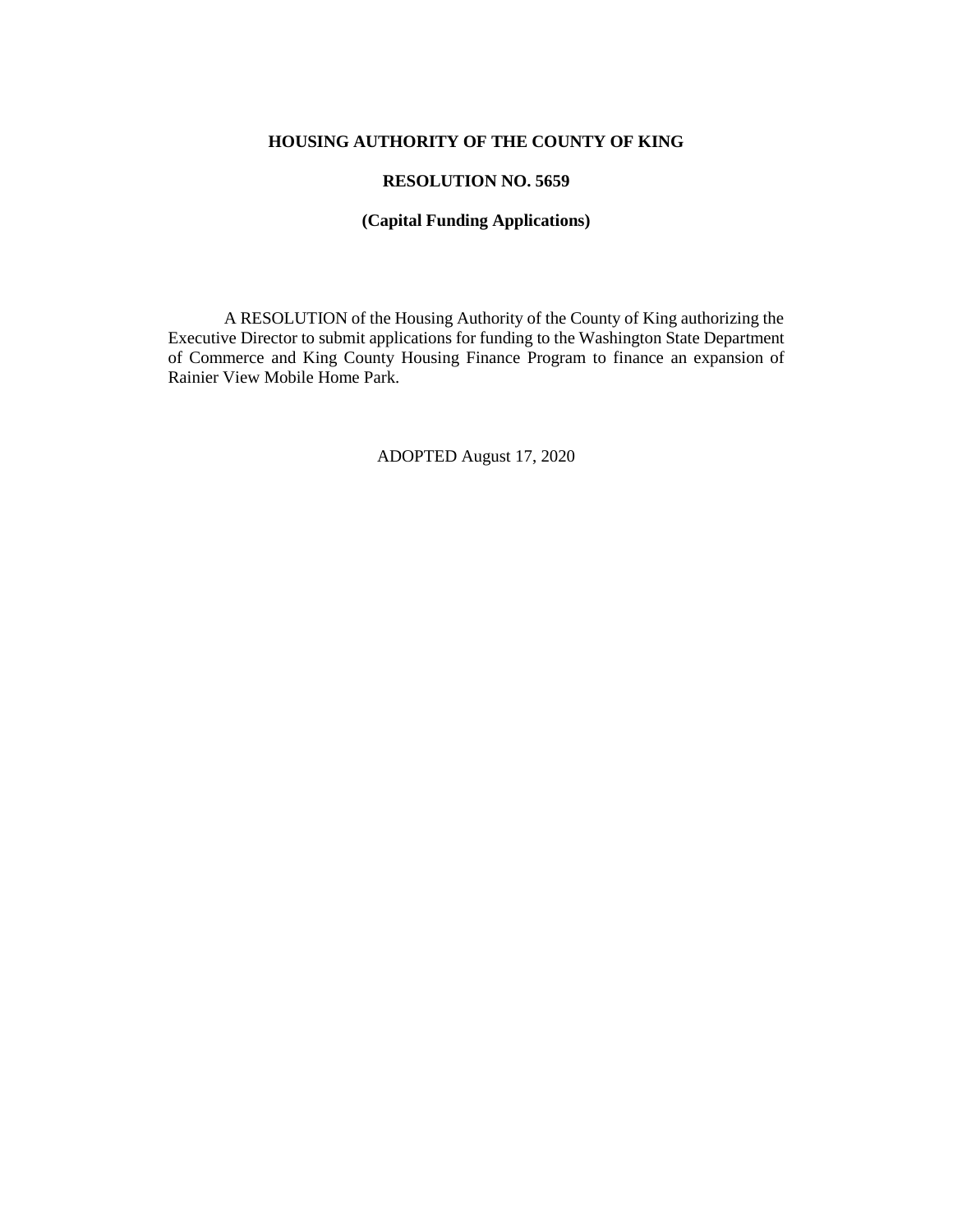#### **HOUSING AUTHORITY OF THE COUNTY OF KING**

### **RESOLUTION NO. 5659**

#### **(Capital Funding Applications)**

A RESOLUTION of the Housing Authority of the County of King authorizing the Executive Director to submit applications for funding to the Washington State Department of Commerce and King County Housing Finance Program to finance an expansion of Rainier View Mobile Home Park.

**WHEREAS,** RCW 35.82.070(5) provides that a housing authority may, among other things and if certain conditions are met, "lease or rent any dwellings . . . buildings, structures or facilities embraced in any housing project"; and

**WHEREAS,** the Housing Authority of the County of King (the "Authority") seeks to encourage

the provision of housing for low-income persons residing within King County, Washington; and

**WHEREAS,** RCW 35.82.020 defines "housing project" to include, among other things, "any work or undertaking . . . to provide decent, safe and sanitary urban or rural dwellings, apartments, mobile home parks, or other living accommodations for persons of low income"; and

**WHEREAS,** RCW 35.82.070(2) provides that a housing authority has the power to "acquire, lease and operate housing projects" and to "provide for the construction, reconstruction, improvement, alteration or repair of any housing project or any part thereof" ; and

**WHEREAS,** since 1986, the Authority has owned and operated a mobile home park called Rainier View located at 32631 First Avenue, Black Diamond, Washington currently containing 31 units of low income housing and this property has additional land with the capacity for at least 15 new mobile home pads; and

**WHEREAS,** the Washington State Department of Commerce ("WADOC") published a Notice of Funding Availability on June 30, 2020 soliciting applications for capital funding through its Housing Trust Fund ("HTF"), including a \$400,000 set aside to finance homeownership projects; and

**WHEREAS,** the King County Housing Finance Program ("KCHFP") published a Request for Proposals for Capital Funding on August 6, 2020; and

**WHEREAS,** the expansion of Rainier View is an activity that is eligible for homeownership funding from both WADOC and KCHFP; and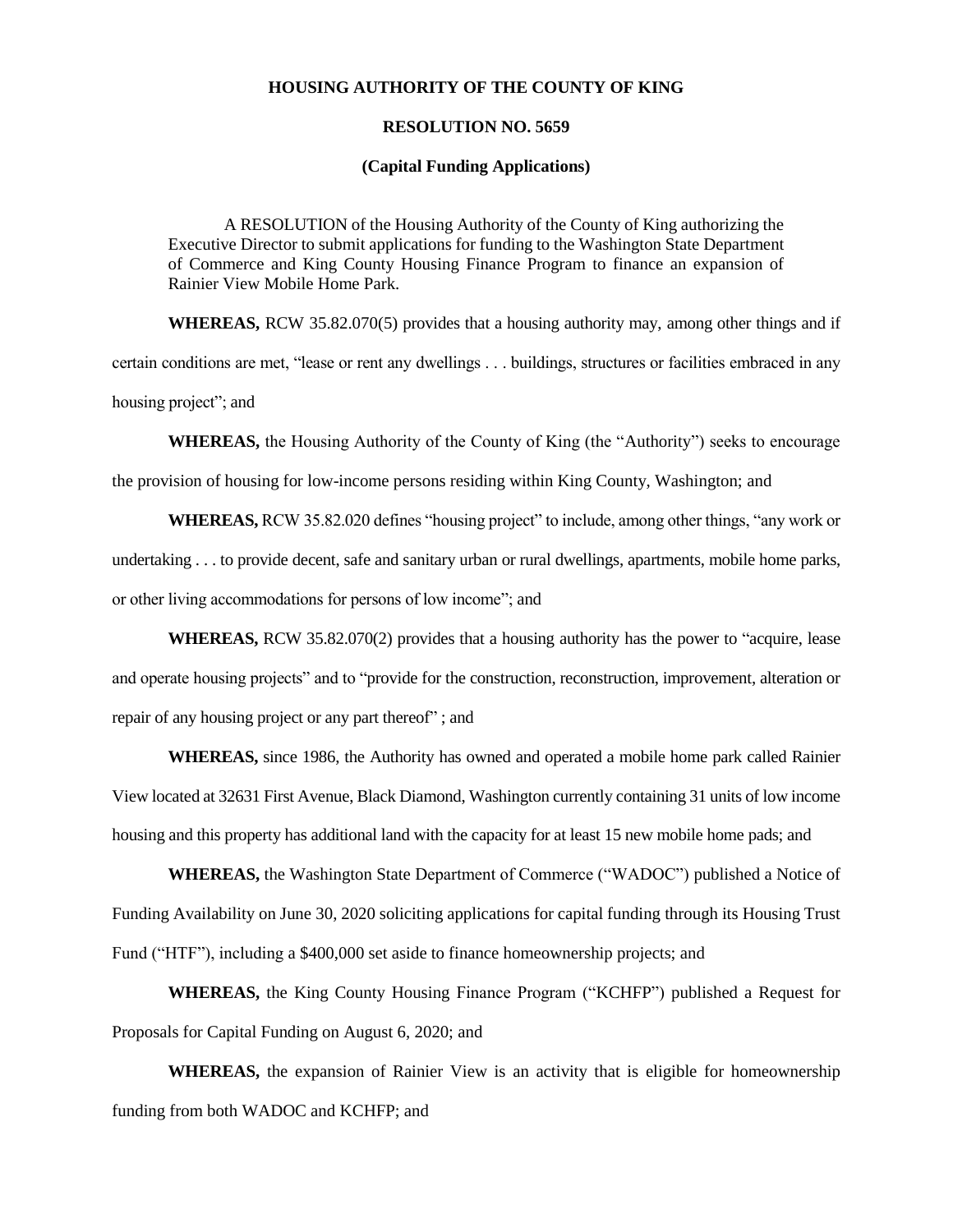# NOW, THEREFORE, BE IT RESOLVED BY THE BOARD OF COMMISSIONERS OF THE HOUSING AUTHORITY OF THE COUNTY OF KING, as follows:

Section 1: The Authority is authorized and directed to submit an application to WACOM for funds from the HTF for the expansion of Rainier View Mobile Home Park, and should this application be awarded funds, the Executive Director is authorized to execute any agreements necessary to secure such funds, including but not limited to covenents, contracts, loan agreements, notes, deeds of trust, regulatory agreements and such other documents as may be deemed reasonable by the Executive Director.

Section 2. The Authority is authorized and directed to submit an application to KCHFP for funds for the expansion of Rainier View Mobile Home Park, and should this application be awarded funds, the Executive Director is authorized to execute any agreements necessary to secure such funds, including but not limited to covenents, contracts, loan agreements, notes, deeds of trust, regulatory agreements and such other documents as may be deemed reasonable by the Executive Director.

Section 3. Any action authorized or required by this resolution to be taken by the Authority's Executive Director may, in such person's absence, be taken by a Deputy Executive Director of the Authority.

Section 4. This resolution shall be in full force and effect from and after its adoption and approval. ADOPTED BY THE BOARD OF COMMISSIONERS OF THE HOUSING AUTHORITY OF THE COUNTY OF KING AT AN OPEN PUBLIC MEETING THEREOF THIS 17TH DAY OF **AUGUST, 2020.** 

> HOUSING AUTHORITY OF THE COUNTY OF **KING**

By:  $\bigcup \mathcal{U}$ 

Douglas J. Barnes, Chair **Board of Commissioners** 

**ATTEST:** 

Stephen J. Norman Executive Director and Secretary-Treasurer